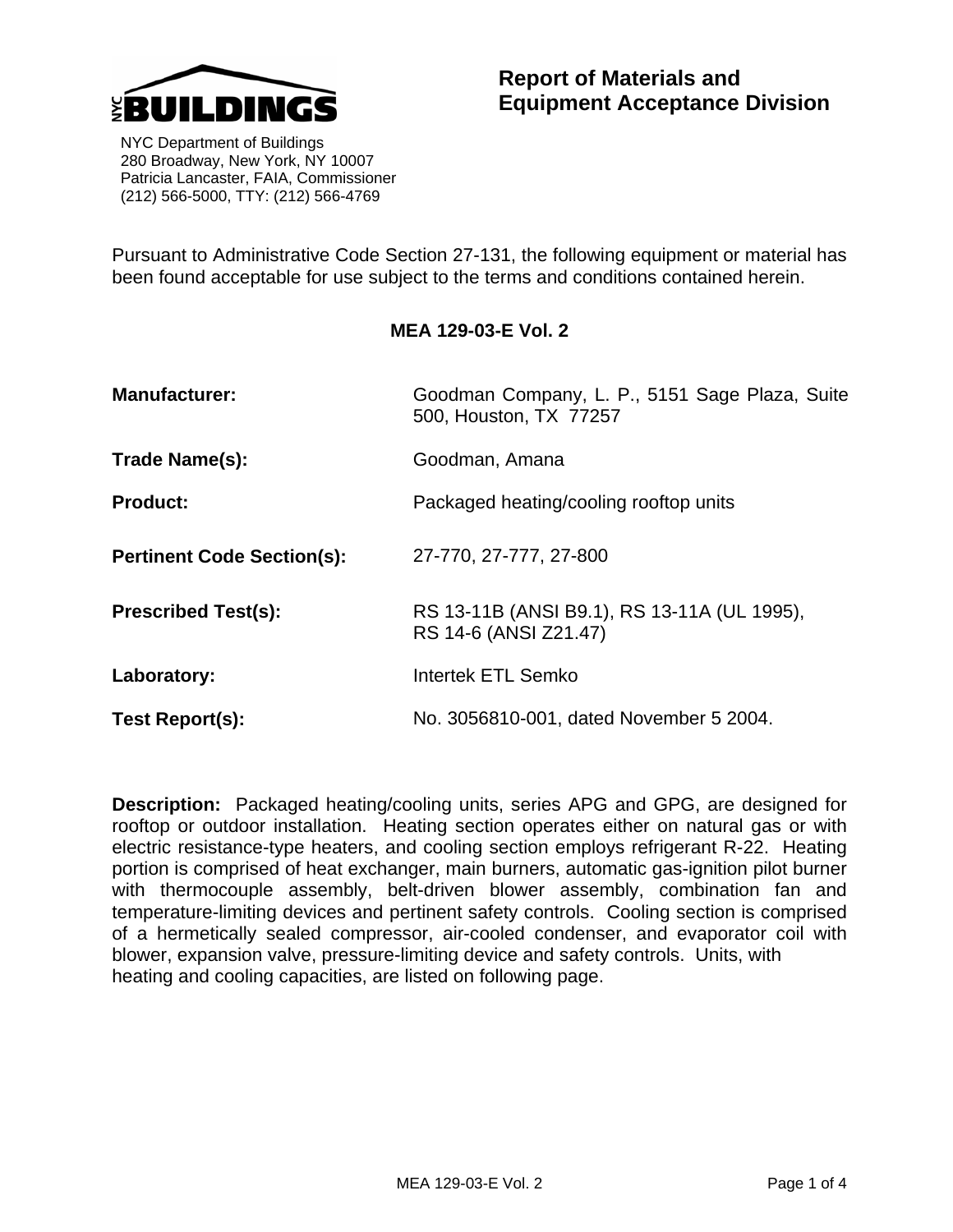## APG Models

| Model No.     | <b>Heat Input</b> | No.                     | <b>Cooling</b>          | AFUE, % | <b>SEER</b> |
|---------------|-------------------|-------------------------|-------------------------|---------|-------------|
|               | (Btu/hr)          | <b>Burners</b>          | <b>Capacity, Tons</b>   |         |             |
| APG10240451** | 46,000            | $\boldsymbol{2}$        | $\mathbf 2$             | 80      | 10          |
| APG10240701** | 69,000            | $\overline{3}$          | $\overline{2}$          | 80      | 10          |
| APG10300701** | 69,000            | $\overline{\mathbf{3}}$ | $2\frac{1}{2}$          | 80      | 10          |
| APG10360701** | 69,000            | $\overline{3}$          | $\mathbf{3}$            | 80      | 10          |
| APG10360901** | 92,000            | 4                       | 3                       | 80      | 10          |
| APG10360903** | 92,000            | $\overline{\mathbf{4}}$ | 3                       | 80      | 10          |
| APG10420701** | 69,000            | 3                       | $3\frac{1}{2}$          | 80      | 10          |
| APG10420901** | 92,000            | $\overline{4}$          | $3\frac{1}{2}$          | 80      | 10          |
| APG10480901** | 92,000            | $\overline{\mathbf{4}}$ | 4                       | 80      | 10          |
| APG10480903** | 92,000            | $\overline{\mathbf{4}}$ | 4                       | 80      | 10          |
| APG10481151** | 115,000           | $\overline{\mathbf{5}}$ | 4                       | 80      | 10          |
| APG10600901** | 92,000            | 4                       | 5                       | 80      | 10          |
| APG10600903** | 92,000            | $\overline{\mathbf{4}}$ | $\overline{\mathbf{5}}$ | 80      | 10          |
| APG10601401** | 138,000           | $6\phantom{1}$          | 5                       | 80      | 10          |
| APG10601403** | 138,000           | $6\phantom{1}6$         | 5                       | 80      | 10          |
|               |                   |                         |                         |         |             |
| APG12240451** | 46,000            | $\mathbf{2}$            | $\mathbf{2}$            | 80      | 12          |
| APG12240701** | 69,000            | 3                       | $\overline{2}$          | 80      | 12          |
| APG12300701** | 69,000            | $\overline{\mathbf{3}}$ | $2\frac{1}{2}$          | 80      | 12          |
| APG12360701** | 69,000            | $\overline{3}$          | 3                       | 80      | 12          |
| APG12360901** | 92,000            | $\overline{4}$          | $\overline{\mathbf{3}}$ | 80      | 12          |
| APG12420701** | 69,000            | 3                       | $3\frac{1}{2}$          | 80      | 12          |
| APG12420901** | 92,000            | 4                       | $3\frac{1}{2}$          | 80      | 12          |
| APG12480901** | 92,000            | 4                       | 4                       | 80      | 12          |
| APG12481151** | 115,000           | 5                       | 4                       | 80      | 12          |
| APG12600901** | 92,000            | $\overline{\mathbf{4}}$ | $\overline{\mathbf{5}}$ | 80      | 12          |
| APG12601151** | 115,000           | 5                       | $\overline{\mathbf{5}}$ | 80      | 12          |

**\*\***Minor product changes, color, etc.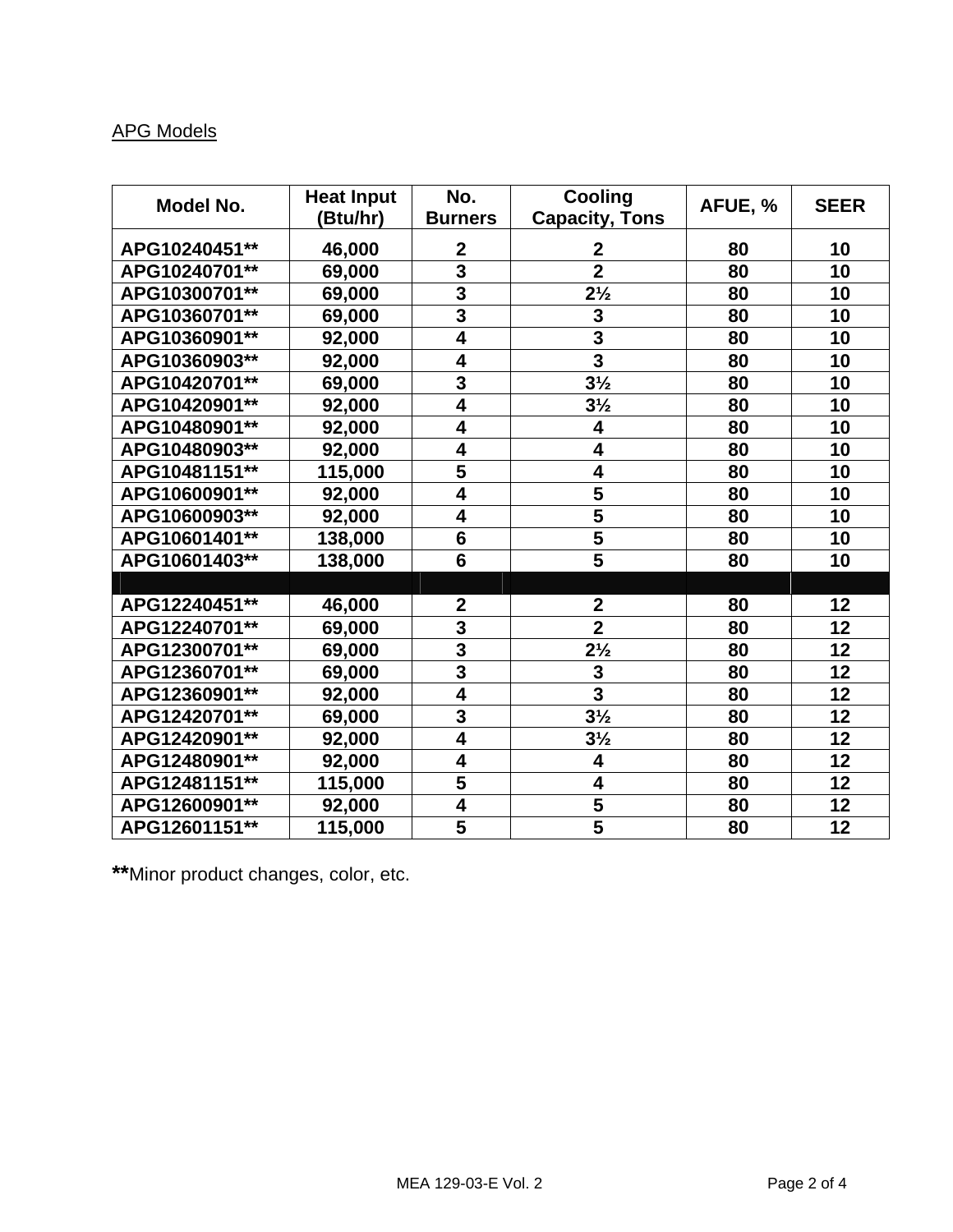| <b>Model No.</b> | <b>Heat Input</b> | No.                     | <b>Cooling</b>          | AFUE, % | <b>SEER</b> |
|------------------|-------------------|-------------------------|-------------------------|---------|-------------|
|                  | (Btu/hr)          | <b>Burners</b>          | <b>Capacity, Tons</b>   |         |             |
| GPG10240451**    | 46,000            | $\boldsymbol{2}$        | $\boldsymbol{2}$        | 80      | 10          |
| GPG10240701**    | 69,000            | $\overline{\mathbf{3}}$ | $\overline{2}$          | 80      | 10          |
| GPG10300701**    | 69,000            | $\overline{\mathbf{3}}$ | $2\frac{1}{2}$          | 80      | 10          |
| GPG10360701**    | 69,000            | $\overline{\mathbf{3}}$ | 3                       | 80      | 10          |
| GPG10360901**    | 92,000            | 4                       | 3                       | 80      | 10          |
| GPG10360903**    | 92,000            | $\overline{\mathbf{4}}$ | $\overline{\mathbf{3}}$ | 80      | 10          |
| GPG10420701**    | 69,000            | $\overline{\mathbf{3}}$ | $3\frac{1}{2}$          | 80      | 10          |
| GPG10420901**    | 92,000            | $\overline{\mathbf{4}}$ | $3\frac{1}{2}$          | 80      | 10          |
| GPG10480901**    | 92,000            | 4                       | 4                       | 80      | 10          |
| GPG10480903**    | 92,000            | 4                       | 4                       | 80      | 10          |
| GPG10481151**    | 115,000           | 5                       | 4                       | 80      | 10          |
| GPG10600901**    | 92,000            | $\overline{\mathbf{4}}$ | 5                       | 80      | 10          |
| GPG10600903**    | 92,000            | $\overline{\mathbf{4}}$ | $\overline{\mathbf{5}}$ | 80      | 10          |
| GPG10601401**    | 138,000           | $6\phantom{1}$          | $\overline{\mathbf{5}}$ | 80      | 10          |
| GPG10601403**    | 138,000           | $\overline{\mathbf{6}}$ | $\overline{5}$          | 80      | 10          |
|                  |                   |                         |                         |         |             |
| GPG12240451**    | 46,000            | $\mathbf{2}$            | $\mathbf{2}$            | 80      | 12          |
| GPG12240701**    | 69,000            | 3                       | $\overline{\mathbf{2}}$ | 80      | 12          |
| GPG12300701**    | 69,000            | $\overline{\mathbf{3}}$ | $2\frac{1}{2}$          | 80      | 12          |
| GPG12360701**    | 69,000            | $\overline{\mathbf{3}}$ | 3                       | 80      | 12          |
| GPG12360901**    | 92,000            | $\overline{\mathbf{4}}$ | $\overline{\mathbf{3}}$ | 80      | 12          |
| GPG12420701**    | 69,000            | $\overline{\mathbf{3}}$ | $3\frac{1}{2}$          | 80      | 12          |
| GPG12420901**    | 92,000            | $\overline{\mathbf{4}}$ | $3\frac{1}{2}$          | 80      | 12          |
| GPG12480901**    | 92,000            | $\overline{\mathbf{4}}$ | 4                       | 80      | 12          |
| GPG12481151**    | 115,000           | 5                       | 4                       | 80      | 12          |
| GPG12600901**    | 92,000            | $\overline{\mathbf{4}}$ | 5                       | 80      | 12          |
| GPG12601151**    | 115,000           | 5                       | $\overline{\mathbf{5}}$ | 80      | 12          |

**\*\***Minor product changes, color, etc.

**Terms and Conditions:** The above-described packaged, heating/cooling units are accepted under the following conditions:

- 1. Units are for rooftop or outdoor installation only.
- 2. Heating section must operate on natural gas only and cooling section employs only refrigerant R-22.